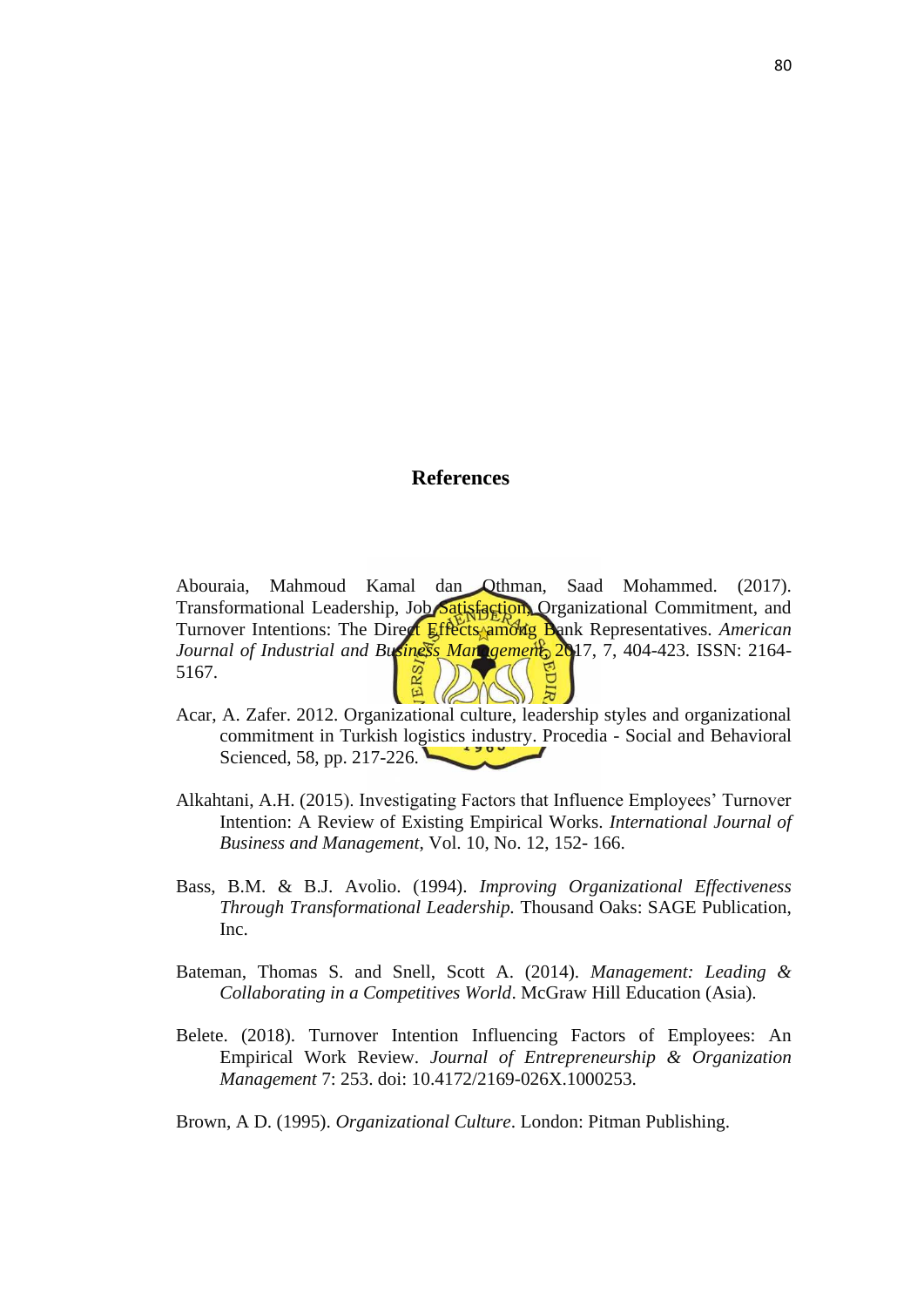- Colquitt J.A., Lepine J.A., Weeson M.J. (2017). *Organizational Behaviour Improving Performance and Commitment in the worklplace*. Mc Graw Hill.
- Chen, C. F., and Yu, T. 2014. Effects Of Positive Vs Negative Forces On The Burnout Commitment Turnover Relationship. *Journal of Service Management,* 25(3):388-410
- Cohen, A., and Ronit, G. 2007. Predicting Absenteeism And Turnover Intentions By Past Absenteeism And Work Attitudes: An Empirical Examination Of Female Employees In Long Term Nursing Care Facilities. *Journal of Career Development International*, 12(5):416-432.
- Dwivedi, Sulakshna, Sanjay Kaushik and Luxmi. 2013. Impact of organizational culture on turnover intentions in BPO sector in India. *The Indian Journal of Industrial Relations,* 48(4):679-691.
- El-Badawy, T. A., and M. Bassiouny. (2014). Employee Engagement as a Mediator between Transformational Leadership and Intention to Quit. *Journal of Management*, 12 (1), pp. 37-50.
- Gaol, J. L. (2014). *Human Capital MSDM*. Jakarta: Gramedia.
- Gibson, J.L., *Ivancevich, J.M., Donnelly Jr. 2009. Organisasi: Perilaku, Struktur, Proses, Edisi Bahasa Indonesia*, Tangerang: Binarupa Aksara.  $\frac{1}{2}$  (200)  $\frac{3}{2}$
- Giffen, R. (2015). Organizational culture and personality type : Relationship with person-organization fit and turnover intention. Thesis. Retrieved from <http://lib.dr.iastate.edu/cgi/viewcontent.cgi?article=5394&context=etd>
- Gul, S., B. Ahmad, S. U. Rehmahn, N. Shabir, and N. Razzaq. (2012). Leadership styles, turnover intention and the mediating role of organizational commitment. *Information and Knowlage Management*, 2 (7), pp.44-51
- Gyensare, M. A., Anku-tsede, O., Sanda, M., Okpoti, C. A., Gyensare, M. A., Anku-tsede, O., Okpoti, C. A. (2016). Transformational leadership and employee turnover intention The mediating role of affective commitment. *World Journal of Entrepreneurship, Management and Sustainable Development,* Vol. 12 No. 3, 2016 pp. 243-266. DOI10.1108/WJEMSD-02- 2016-0008.
- Hagalla (2017). A Study on Organizational Culture and Turnover Intention in International Information Technology Firms in Sri Lanka. *International Journal of Scientific Research and Innovative Technology*, 4(2):2313-3759.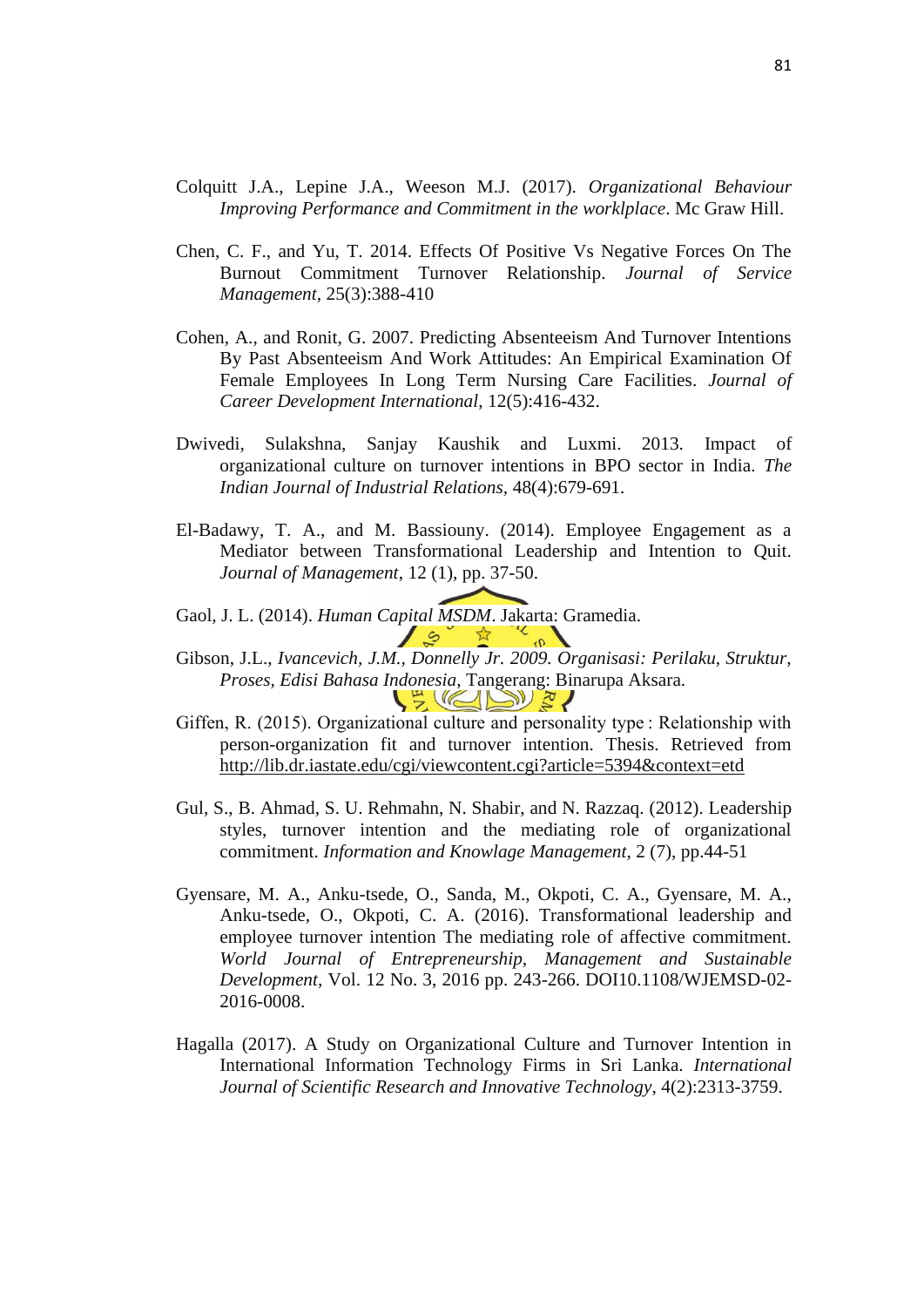- Issa D. A. R. M, Faiz A, Gelaidan H. M. 2013. Job Satisfaction And Turnover Intention Bassed On Sales Person Standpoint. *Middle-East Journal of Scientific Research*, 14 (4), ISSN 1990-9233, Hal. 525-531.
- Ivancevich, John M, Robert Konopaske, Michael T. Matteson. (2006). *Organizational Behaviour and Management, Sevent Edition*. McGraw Hill.
- Jackson, Susan E., Randall S. Schuler, Steve Werner. (2010). Managing Human Reources, 10<sup>th</sup> ed. Jakarta: Salemba Empat.
- Jauhar, J., C. S. Ting., dan N. F. A. Rahim. (2017). The Impact of Reward and Transformational Leadership on Intention to Quit of Generation Y Employees in Oil and Gas Industry: Moderating Role of Job Satisfaction. *Global Business and Management Research: An International Jounal*, 9 (4), pp.426-441.
- Khan, Rao Shahzaib and Rao, Bismah and Usman, Khurram and Afzal, Safia (2017). *The Mediating Role of Job Satisfaction between Transformational Leadership and Organizational Commitment within the SMEs of Karachi. International Journal of Applied Business and Management Studies*, Vol. 2, No. 1 (30 June 2017): pp. 46-55.
- Kumar, Ramesh, Charles Ramendran & Peter Yacob. 2012. A Study on Turnover Intention in Fast Food  $Inffustry: Emplovee<sup>2</sup>$  Fit the Organizational Culture And the Importantof their Commitment. *International Journal of Academic Research in Business and Social Sciences Vol.* 2, No. 5, May 2012, pp. 9 –  $*1963*$ 42
- Lacap, Jean Paolo G. (2019). The Mediating Effect of Employee Engagement on the Relationship of Transformational Leadership and Intention to Quit: Evidence from Local Colleges in Pampanga, Philippines. *Asia-Pacific Social Science Review* 19(1) 2019, pp. 33–48.
- Lim, A.J.P, Loo J.T.K and Lee, P.H. 2017. The Impact Of Leadership On Turnover Intention: The Mediating Role of Organizational Commitment And Job Satisfaction. *Journal of Applied Structural Equation Modeling*: 1(1), 27-41.

Luthans, F. 2006. *Perilaku Organisasi, Edisi Sepuluh*. Yogyakarta: Penerbit Andi.

Madueke, Chidinma Vivian dan Emerole, Ikechukwu Chimezie. 2017. Organizational Culture and Employee Retention of Selected Commercial Banks in Anambra State. *Saudi Journal of Business and Management Studies*, Vol-2, Iss-3B (Mar, 2017):244-252. ISSN 2415-6671 (Online).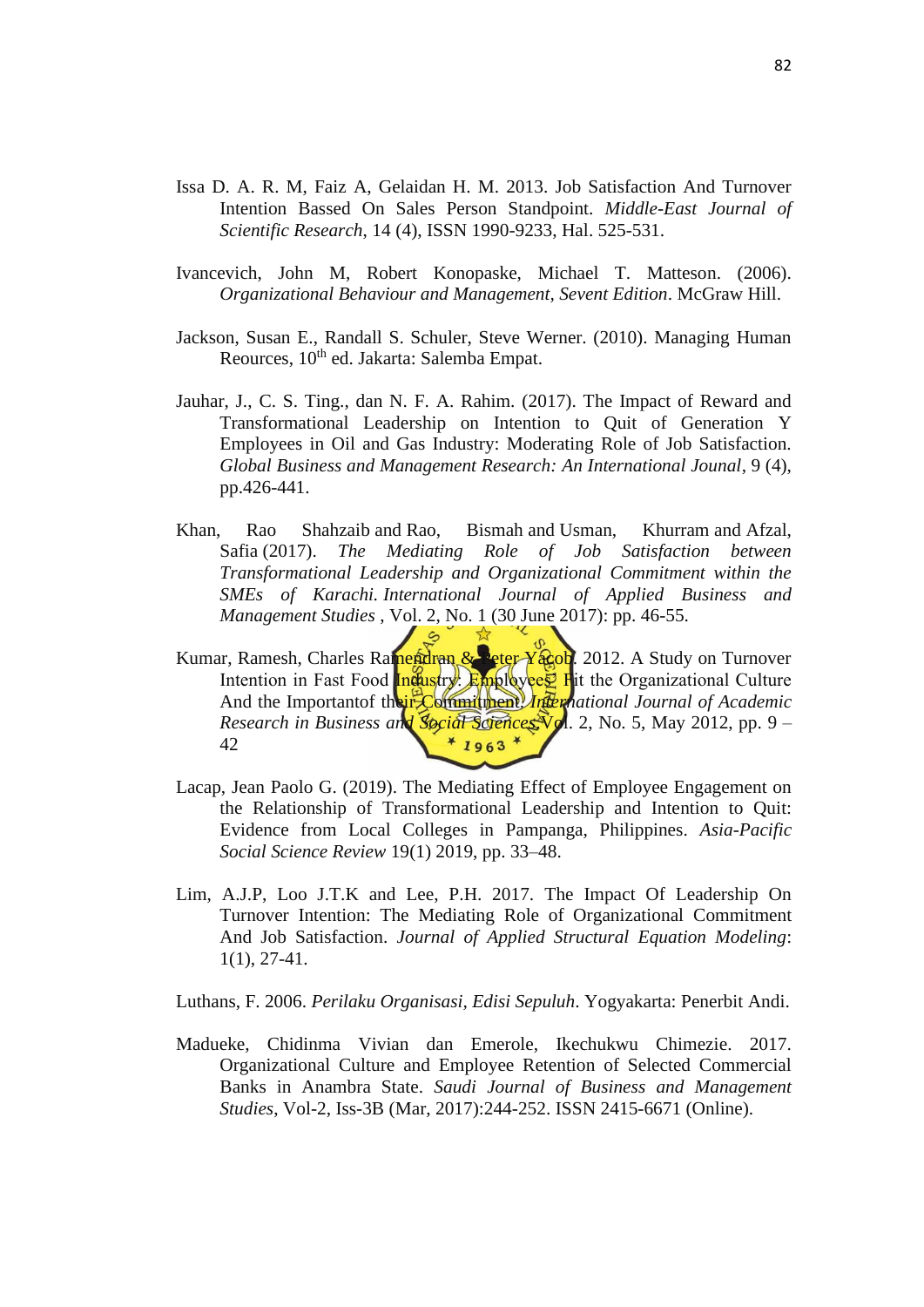- Meyer, J. P., Allen, N. J., & Smith, C. A. (1993). Commitment to organizational and occupations: Extension and test of a three component conceptualizati on. *Journal of Applied Psychology*, 78 (4), 538551.
- Mobley, W, H. (2000). *Pergantian Karyawan: Sebab, Akibat dan Pengendaliannya. Terjemahan.* Jakarta: PT Pustaka Binaman Press Indo
- Nikpour, Amin. (2017). The impact of organizational culture on organizational performance: The mediating role of employee's organizational commitment. *International Journal of Organizational Leadership* 6(2017) 65-72.

Northouse, Peter. 2013. *Kepemimpinan. Edisi Keenam*. Jakarta: PT. Indeks.

- Peachey, Jon Welty, Laura J. Burton, Janelle E. Wells. 2014. Examining the Influence of Transformational Leadership, Organizational Commitment, Job Embeddedness, and Job Search Behaviors on Turnover Intentions in Intercollegiate Athletics. *Leadership & Organization Development Journal* Vol. 35 No. 8, 2014 pp. 740-755.
- Razzaq, Ali Abdul, Ramsha Khalid, Arshad Haroon. 2019. Leadership Styles and Turnover Intentions of Public Sector Employees of Lahore (Pakistan): The Mediating Effect of **Affective Commitment**. *International Journal of Economics and Business Administration*, Yol. 5, No. 2, 2019, pp. 44-54. ISSN: 2381-7364 (Online).
- Robbins, Stephen P. (2008). *Perilaku Organisasi: Konsep, Kontroversi, Aplikasi, Versi Bahasa Indonesia. Edisi Dua Belas*. Jakarta: PT. Prehalindo.
- Robbins, Stephen P and Judge, Timothy A. (2011). *Organization Behavior, 12th ed.* Jakarta: Salemba Empat.
- Robbins, Stephen P and Judge, Timothy A. (2015). *Organizational Behaviour, 16th ed.* New Jersey: Pearson Education Inc.
- Schein, E. H. (2009). *Organizational Culture and Leadership*. San Francisco: Jossey-Bass.
- Shah, Faisal Tehseen, et al. (2014). Impact of Job Satisfaction on Organizational Commitment in IT Sector Employees of Pakistan. *Journal of Applied Environmental and Biological Sciences* 4(8)190-197, 2014. ISSN: 2090- 4274.
- Shim, H. S., Jo, Y., and Hoover, L. T. (2015). Police transformational leadership and organizational commitment: Mediating role of organizational culture. Policing: *An International Journal of Police Strategies and Management*, 38(4), 754-774.